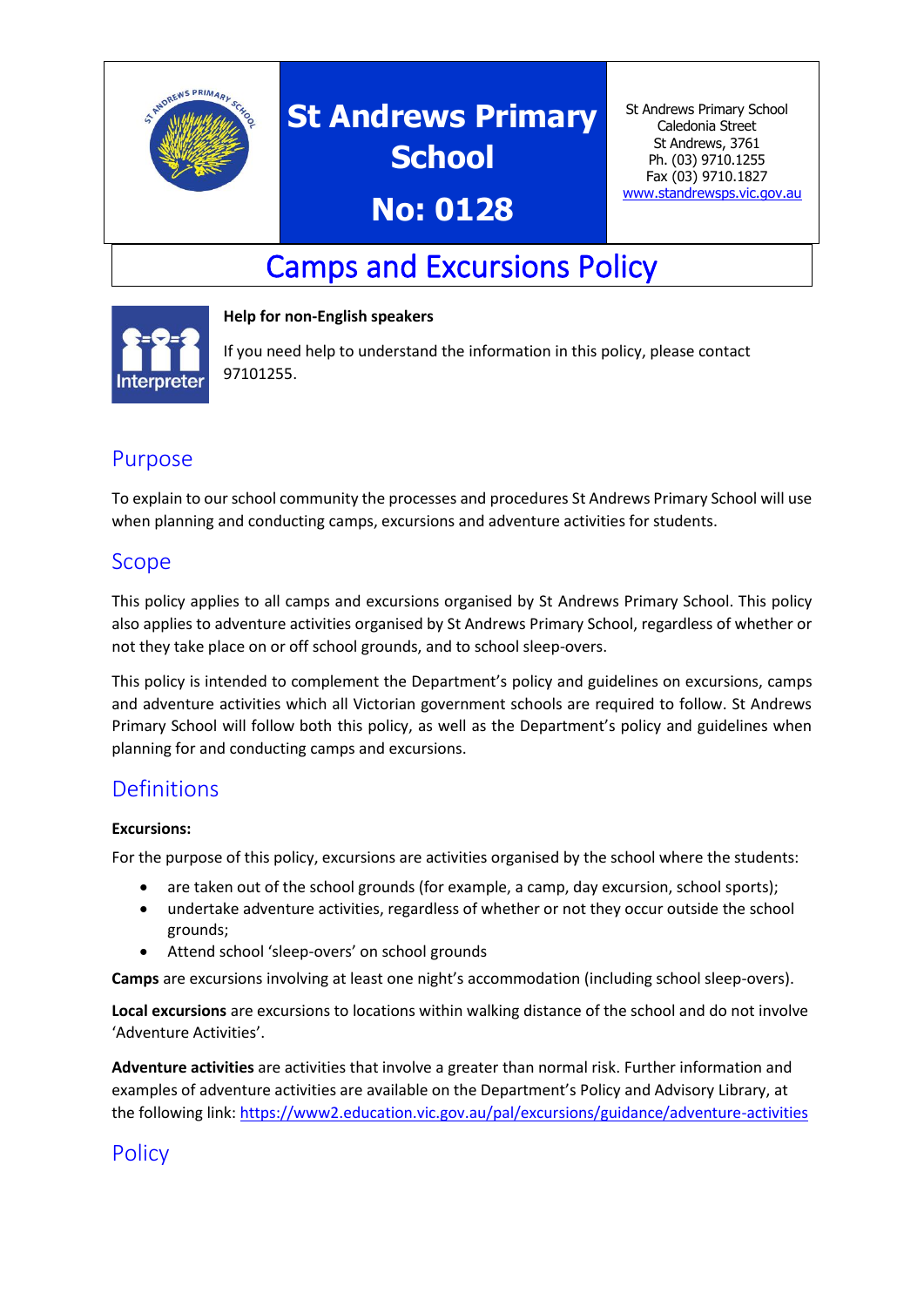Camps and excursions can provide a valuable educational experience for our students which are complementary to their learning, as they provide access to resources, environments and expertise that may not be available in the classroom.

For all camps and excursions, including adventure activities, our school will follow the Department's Policy and Advisory Library: [Excursions.](https://www2.education.vic.gov.au/pal/excursions/policy)

#### Planning process for camps and excursions

All camps and excursions will comply with Department planning requirements.

Part of this planning process includes conducting risk assessments, to ensure that reasonable steps are taken to minimise the risks associated with each proposed camp or excursion. St Andrews Primary School's risk assessment will include consideration of arrangements for supervision of students and consideration of the risk of bushfire activity in the excursion location. In the event of a Code Red Day being announced, excursions or camp activities in effected locations will be cancelled or rescheduled. Planning will also cover arrangements for cancelling, recalling or altering the camp or excursion for any other reason.

St Andrews Primary School is committed to ensuring students with additional needs are provided with an inclusive camps and excursions program and will work with families during the planning stage, as needed, to support all students' attendance and participation in camp and excursion activities.

In cases where a camp or excursion involves a particular class or year level group, the Organising Teacher will ensure that there is an alternative educational program available and appropriate supervision for those students not attending the camp or excursion.

#### Supervision

St Andrews Primary School follows the Department's guidelines in relation to supervision of students during excursions and camps.

All excursion staff (including parent volunteers) will be familiar with supervision requirements and the specific procedures for dealing with emergencies on each camp and excursion.

All school staff will be aware that they retain overall responsibility for the supervision and care of students throughout all camps and excursions (including adventure activities), regardless of whether or not external providers are managing the activity.

#### Parent volunteers

Parents may be invited to assist with camps and excursions. School staff will notify parents/carers of any costs associated with attending. School staff are in charge of camps and excursions and parent/carer volunteers are expected to follow teachers' instructions. When deciding which parents/carers will attend, the Organising Teacher will take into account: any valuable skills the parents/carers have to offer (e.g. bus licence, first aid etc.) and the special needs of particular students.

#### Volunteer and external provider checks

St Andrews Primary School requires all parent or carer camp or excursion volunteers and all external providers working directly with our students to have a current Working with Children Check card.

#### Parent/carer consent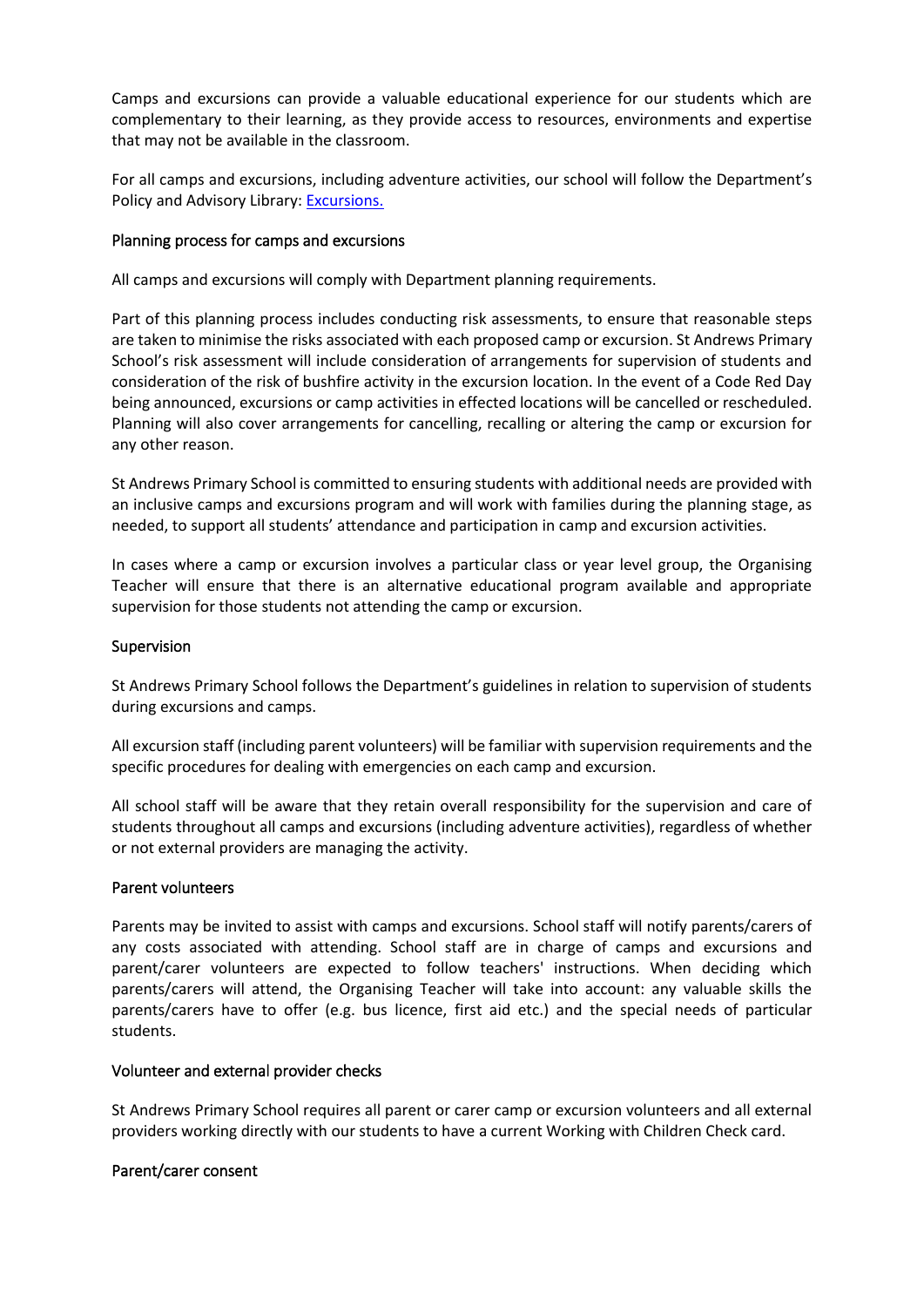For all camps and excursions, other than local excursions, St Andrews Primary School will provide parents/carers with a specific consent form outlining the details of the proposed activity. St Andrews Primary School informs parents about school camps and excursions by placing a note in student bags, as well as an electronic copy via Skoolbag or Compass, and asking parents/carers to return the part of the note that asks for parents/carers signature confirming they consent to their child's participation. Parents/carers are encouraged to contact the school to discuss any questions or concerns that they or their child may have with a proposed camp or excursion.

For local excursions, St Andrews Primary School will provide parents and carers with an annual Local Excursions consent form at the start of each school year or upon enrolment if students enrol during the school year. St Andrews Primary School will also provide advance notice to parents/carers of an upcoming local excursion. For local excursions that occur on a recurring basis (for example weekly outings to the local oval for sports lessons), St Andrews Primary School will notify parents once only prior to the commencement of the recurring event.

#### Cost of camps and excursions, refunds and support

The cost of all camps and excursions are to be paid by parents/carers unless alternative arrangements have been agreed to by the Principal prior to the excursion. All families will be given sufficient time to make payments for all activities. Consent forms will have clearly stated payment amounts and payment finalisation dates.

Students who have not finalised payment by the required date will not be allowed to attend unless the Principal determines exceptional circumstances apply.

St Andrews Primary School will make all efforts to ensure that students are not excluded for financial reasons. Families experiencing financial difficulty are invited to discuss alternative payment arrangements with the Business Manager and/or Principal. The Business Manager and/or Principal can also discuss family eligibility for the Department's Camps, Sports and Excursions Fund (CSEF), which provides payments for eligible students to attend school activities, including camps and excursions. Applications for the CSEF are open to families holding a valid means-tested concession card or temporary foster parents and are facilitated by the school. Further information about the CSEF and the application form are available a[t Camps, Sports and Excursions Fund.](https://www2.education.vic.gov.au/pal/camps-sports-and-excursions-fund/policy)

If a camp or excursion is cancelled or altered by the school, or a student is no longer able to attend part or all of the camp or excursion, our school will consider requests for partial or full refunds of payments made by parents/carers on a case-by-case basis taking into account the individual circumstances. Generally we will not be able to refund payments made for costs that have already been paid where those funds have already been transferred or committed to a third party and no refund is available to the school. Where possible, we will provide information about refunds to parents/carers at the time of payment.

#### Student health

Parents and carers need to ensure the school has up-to-date student health information prior to camps and excursions. A member of staff will be appointed with responsibility for the health needs of the students for each camp/excursion. Teachers will administer any medication provided according to our *Medication* policy and the student's signed *Medication Authority Form*. To meet the school's obligations relating to safety, a first aid kit and mobile phone will be taken by teachers on all camps and excursions.

It is the responsibility of parents and carers to ensure their child/children are in good health when attending excursions and camps. If a student becomes ill during a camp and is not able to continue at camp it is the parent/carer's responsibility to collect them and cover any associated costs. If the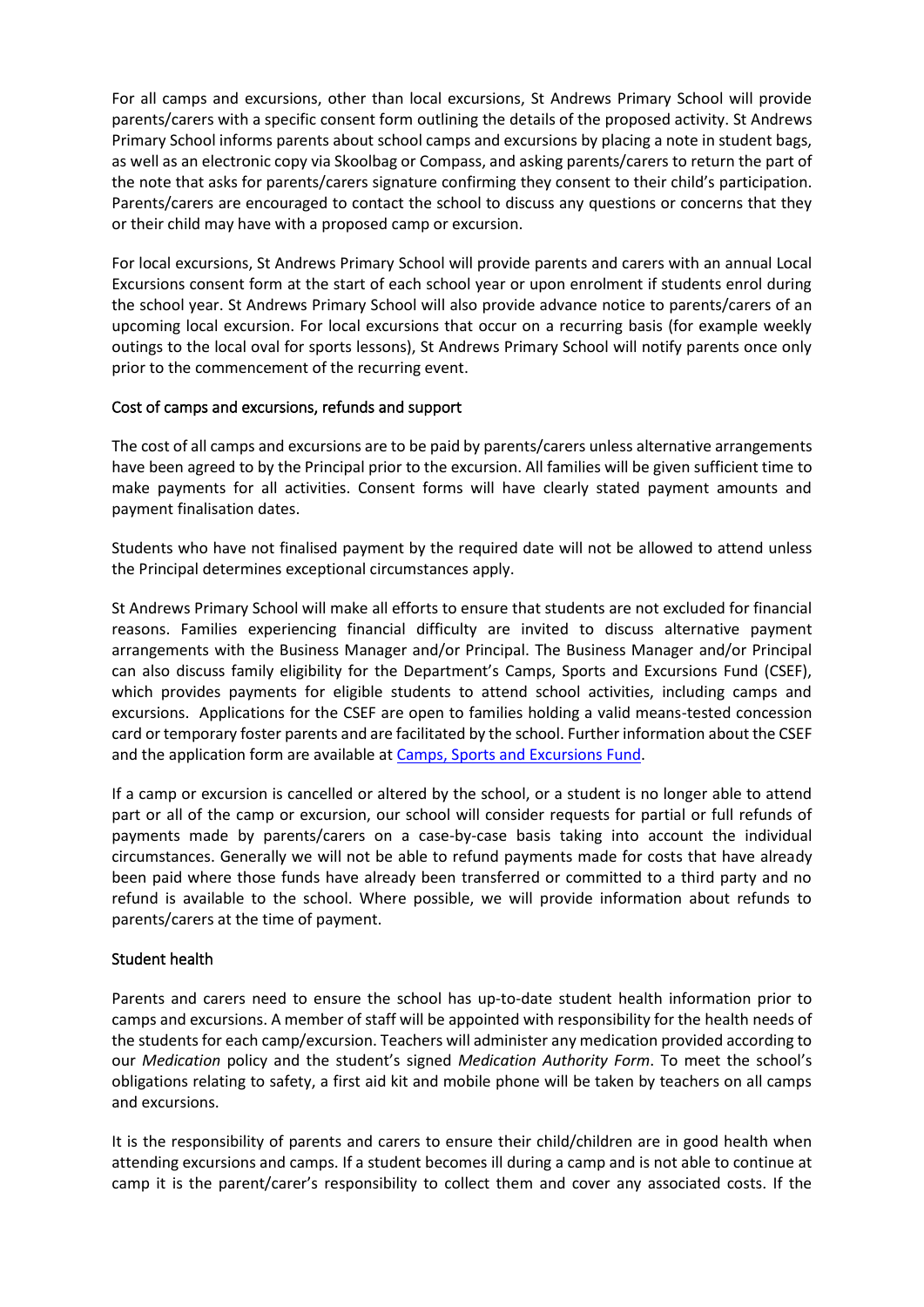Principal approves a student joining a camp late, transport to the camp is the parent/carer's responsibility.

#### Behaviour expectations

Students participating in camps and excursions are required to cooperate and display appropriate behaviour to ensure the camp or excursion is a safe, positive and educational experience for all students involved.

Parents/carers will be notified if their child is in danger of losing the privilege to participate in an excursion or camp due to behaviour that does not meet the standards of behaviour set out in the school's *Student Wellbeing and Engagement.* The decision to exclude a student will be made by the Principal, in consultation with the Organising Teacher. Both the parent/carer and the student will be informed of this decision prior to the camp or excursion.

If on a camp or excursion the Teacher in Charge considers an individual student's behaviour does not meet required standards, then the Principal or their nominee may determine that a student should return home during the camp or excursion. In these circumstances the parent/carer is responsible for the collection of the student and any costs associated with this.

Disciplinary measures apply to students on camps and excursions consistent with our school's *Student Wellbeing and Engagement Policy, Student Code of Conduct* and *Bullying Prevention Policy*.

#### Electronic Devices

Students will not be permitted to bring electronic devices to camps or excursions except with prior approval from the Principal. The Principal will only approve students bringing electronic devices to a camp or excursion in exceptional circumstances and when it is in the best interests of the student, and may place conditions on its location and use during the camp or excursion.

#### Food

Students are not permitted to bring their own supply of food items to camps and excursions unless the item is medically indicated and discussed with the Organising Teacher, or included as an item on the clothing and equipment list for that camp or excursion.

#### Accident and Ambulance Cover

Any costs associated with student injury rest with parents/carers unless the Department is liable in negligence (liability is not automatic).

Unless otherwise indicated, St Andrews Primary School and the Department do not provide student accident or ambulance cover. Parents/carers may wish to obtain student accident insurance cover and/or ambulance cover, depending on their health insurance arrangements and any other personal considerations.

### Communication

• This policy will be communicated to our school community in the following way:

Included in staff induction processes and staff training

- Available publicly on our school's website https://www.standrewsps.vic.edu.au/
- Discussed at staff briefings/meetings as required
- **Reminders in our school newsletter**
- Hard copy available from school administration upon request